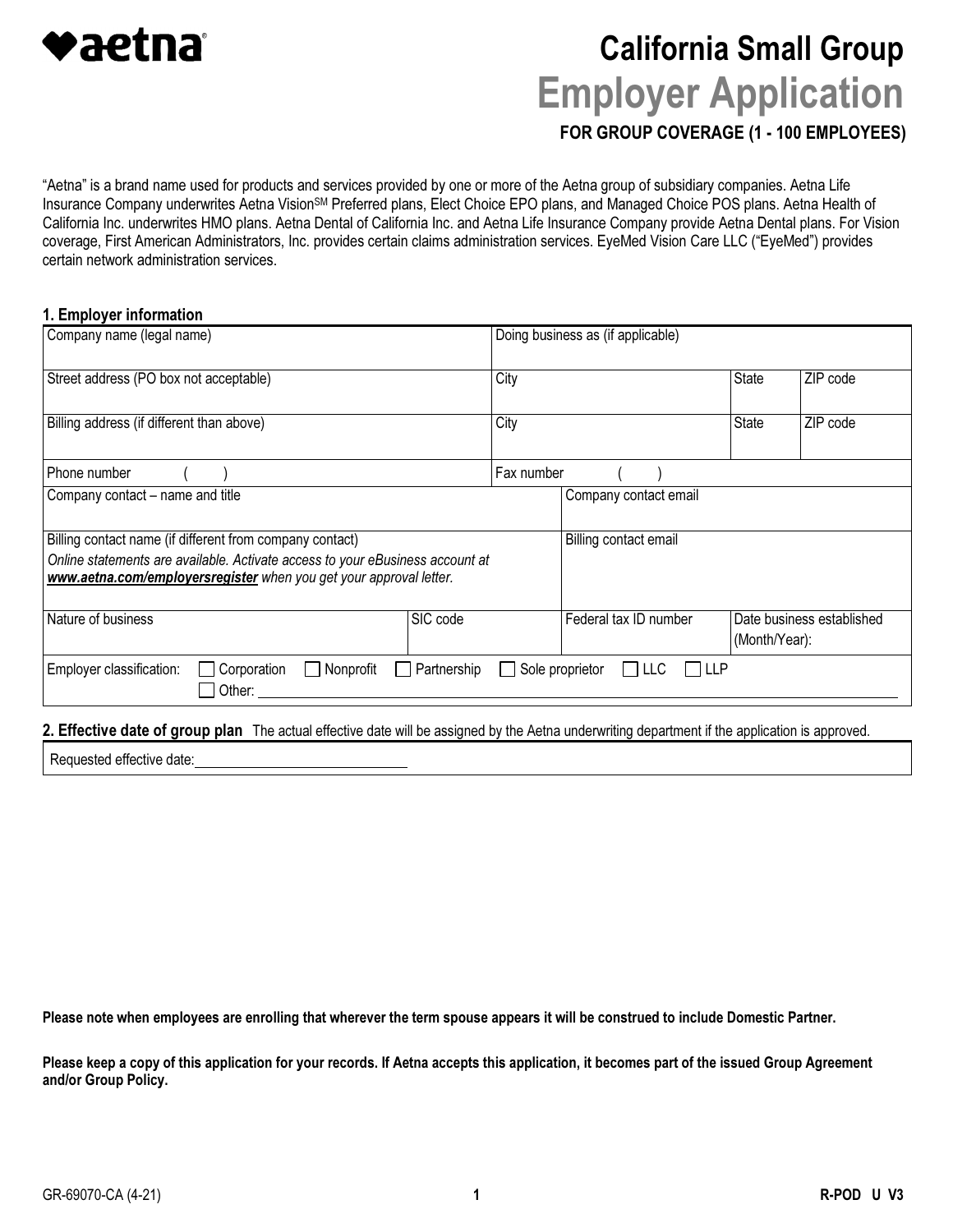#### 3. Medical coverage selection

Pick 10 plans from Aetna (employer can pick a maximum of 10 plans for current and future hires)

| $\cdots$ . The process complete the same process complete the set of $\alpha$ is process to construct the same constant $\alpha$ |                                                                   |
|----------------------------------------------------------------------------------------------------------------------------------|-------------------------------------------------------------------|
| <b>HMO Plans</b>                                                                                                                 | AWH Southern CA HMO Gold CA \$25/50 500                           |
| Aetna Value Network HMO Platinum CA \$20/30 0 M                                                                                  | HMO Gold CA \$30/70 1250                                          |
| AWH Southern CA HMO Platinum CA \$20/30 0 M                                                                                      | Aetna Value Network HMO Gold CA \$30/70 1250                      |
| HMO Platinum CA \$20/40 0                                                                                                        | HMO Basic Gold CA \$30/70 1250                                    |
| Aetna Value Network HMO Platinum CA \$20/40 0                                                                                    | AWH Southern CA HMO Gold CA \$30/70 1250                          |
| HMO Basic Platinum CA \$20/40 0                                                                                                  | HMO Silver CA \$50/70 0                                           |
| AWH Southern CA HMO Platinum CA \$20/40 0                                                                                        | Aetna Value Network HMO Silver CA \$50/70 0                       |
| HMO Gold CA \$30/60 0                                                                                                            | HMO Basic Silver CA \$50/70 0                                     |
| Aetna Value Network HMO Gold CA \$30/60 0                                                                                        | AWH Southern CA HMO Silver CA \$50/70 0                           |
| HMO Basic Gold CA \$30/60 0                                                                                                      | Aetna Value Network HMO Silver CA \$55/90 2250 M                  |
| AWH Southern CA HMO Gold CA \$30/60 0                                                                                            | AWH Southern CA HMO Silver CA \$55/90 2250 M                      |
| Aetna Value Network HMO Gold CA \$35/55 250 M                                                                                    | HMO Silver CA \$55/90 2500                                        |
| AWH Southern CA HMO Gold CA \$35/55 250 M                                                                                        | Aetna Value Network HMO Silver CA \$55/90 2500                    |
| HMO Gold CA \$35/65 250                                                                                                          | HMO Basic Silver CA \$55/90 2500                                  |
| Aetna Value Network HMO Gold CA \$35/65 250                                                                                      | AWH Southern CA HMO Silver CA \$55/90 2500                        |
| HMO Basic Gold CA \$35/65 250                                                                                                    | HMO Basic Bronze CA \$65/95 6300 M                                |
| AWH Southern CA HMO Gold CA \$35/65 250                                                                                          | HMO Bronze CA \$75/125 7900                                       |
| HMO Gold CA \$25/50 500                                                                                                          | Aetna Value Network HMO Bronze CA \$75/125 7900                   |
| Aetna Value Network HMO Gold CA \$25/50 500                                                                                      | HMO Basic Bronze CA \$75/125 7900                                 |
| HMO Basic Gold CA \$25/50 500                                                                                                    | AWH Southern CA HMO Bronze CA \$75/125 7900                       |
| <b>Open Access Managed Choice Plans</b>                                                                                          | AWH Southern CA OA Managed Choice POS Silver CA 60/50<br>1700     |
| OA Managed Choice POS Platinum CA 90/50 0 M                                                                                      | OA Managed Choice POS Silver CA Plan 70/50 2250 M                 |
|                                                                                                                                  |                                                                   |
| Savings Plus OA Managed Choice POS Platinum CA 90/50<br>0 M                                                                      | Savings Plus OA Managed Choice POS Silver CA Plan 70/50<br>2250 M |
| OA Managed Choice POS Platinum CA 80/50 250                                                                                      | OA Managed Choice POS Silver CA 60/50 2000                        |
| Savings Plus OA Managed Choice POS Platinum CA 80/50<br>250                                                                      | Savings Plus OA Managed Choice POS Silver CA 60/50 2000           |
| AWH Southern CA OA Managed Choice POS Platinum CA<br>80/50 250                                                                   | AWH Southern CA OA Managed Choice POS Silver CA 60/50<br>2000     |
| OA Managed Choice POS Gold CA 80/50 350 M                                                                                        | OA Managed Choice POS Silver CA 70/50 2500                        |
| Savings Plus OA Managed Choice POS Gold CA 80/50 350 M                                                                           | Savings Plus OA Managed Choice POS Silver CA 70/50 2500           |
| OA Managed Choice POS Gold CA 75/50 500                                                                                          | AWH Southern CA OA Managed Choice POS Silver CA 70/50<br>2500     |
| Savings Plus OA Managed Choice POS Gold CA 75/50 500                                                                             | OA Managed Choice POS Bronze CA 55/50 4600                        |
| AWH Southern CA OA Managed Choice POS Gold CA 75/50<br>500                                                                       | Savings Plus OA Managed Choice POS Bronze CA 55/50 4600           |
| OA Managed Choice POS Gold CA 70/50 1250                                                                                         | AWH Southern CA OA Managed Choice POS Bronze CA 55/50<br>4600     |

Continued on next page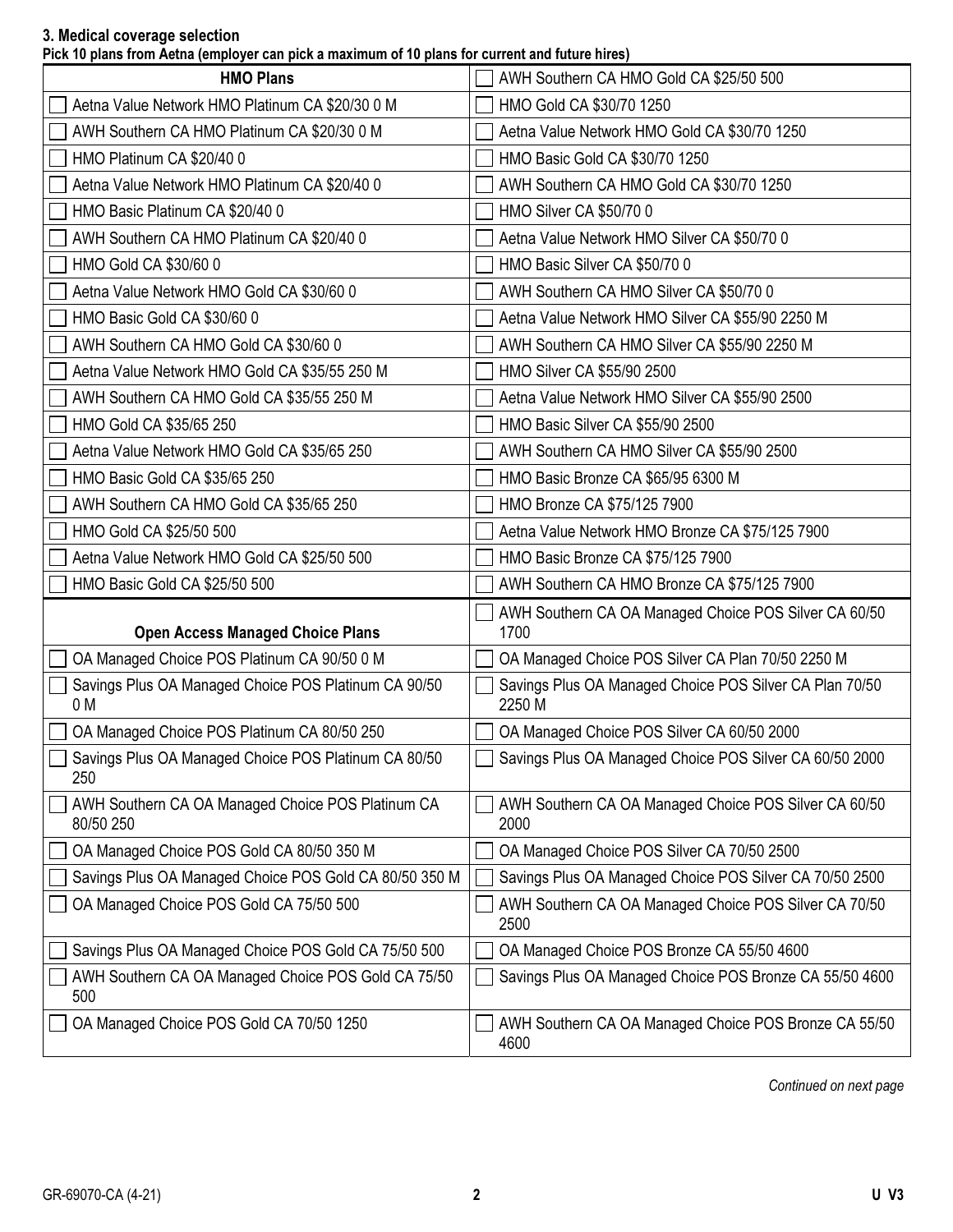#### 3. Medical coverage selection

| OA Managed Choice POS Bronze HDHP CA 100 7000 HSA M                 |
|---------------------------------------------------------------------|
| Savings Plus OA Managed Choice POS Bronze HDHP CA 100<br>7000 HSA M |
| OA Managed Choice POS Bronze CA 100/50 7350                         |
| Savings Plus OA Managed Choice POS Bronze CA 100/50 7350            |
| AWH Southern CA OA Managed Choice POS Bronze CA 100/50<br>7350      |
| OA Managed Choice POS Bronze CA 50/50 8300                          |
| Savings Plus OA Managed Choice POS Bronze CA 50/50 8300             |
| AWH Southern CA OA Managed Choice POS Bronze CA 50/50<br>8300       |
|                                                                     |
|                                                                     |
|                                                                     |
|                                                                     |
|                                                                     |

Are you a religious employer that meets the California qualifications and would like to exclude coverage for preventive contraceptives? Yes  $\Box$  No  $\Box$ □ Yes: Infertility Rider. If selected, a rider for comprehensive infertility and GIFT benefits will be added to all medical plans for the entire group at an additional premium. No: Infertility Rider

# 4. Dental coverage selection - Available as standalone or in addition to other Aetna coverage.

(Not available to groups of one.)

Aetna Dental® Plan

Non-voluntary dental plan(s): Option <u>Cameran Voluntary dental plan(s</u>): Option Voluntary dental plan(s): Option

Pediatric dental and medically necessary orthodontia coverage for insureds under age 19 is included in all medical plans.

Employees in AZ, CA, GA, MA, MD, MO, NC, NJ and TX must either live or work within the approved DMO® service area to be eligible to enroll in the DMO®.

5. Vision coverage selection - Available as standalone or in addition to other Aetna coverage. (Not available to groups of one.)

Aetna Vision<sup>sM</sup> Preferred – Plan option name

Pediatric vision for insureds under age 19 is included in all medical plans.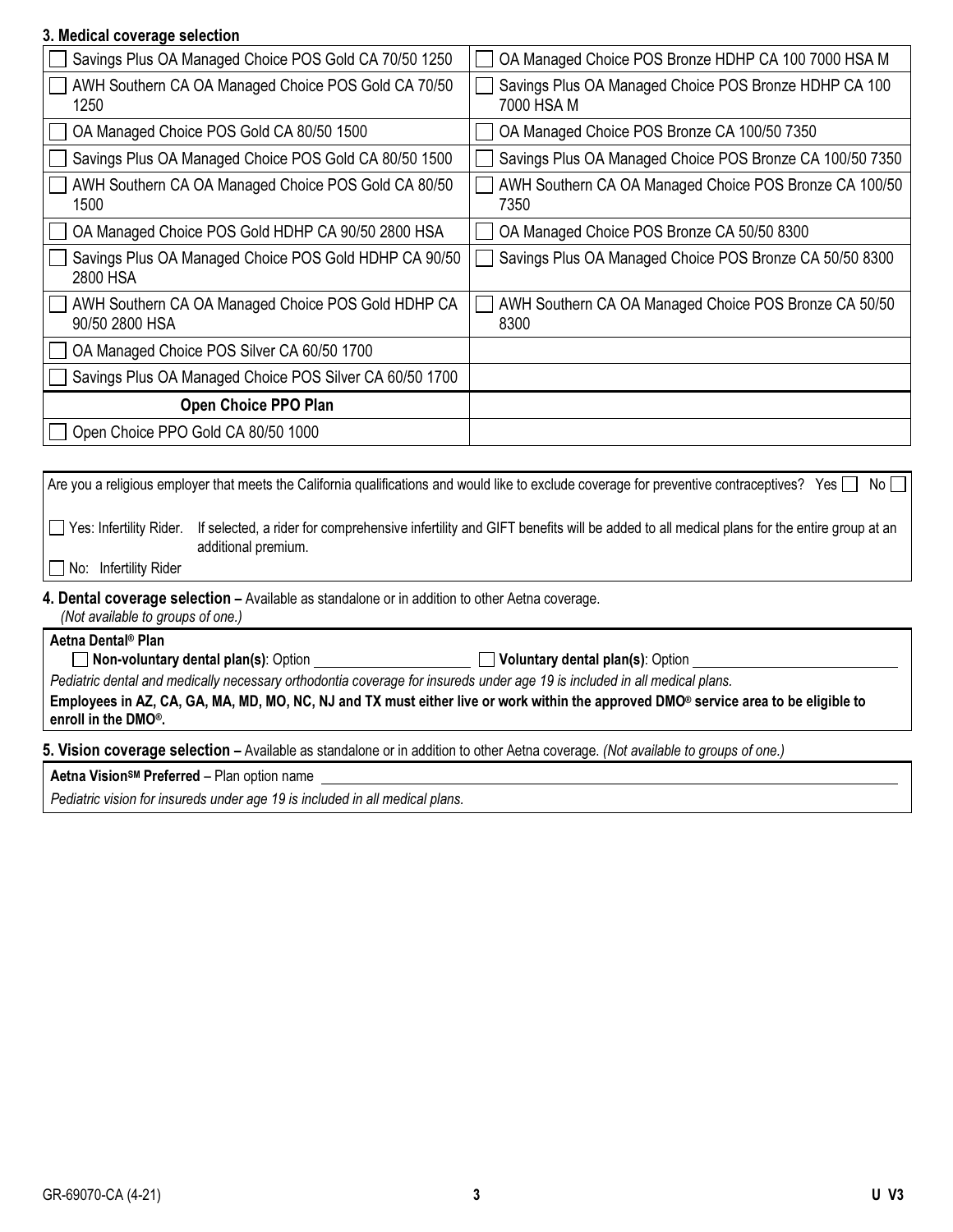## 6. Business eligibility

| ง. มนจแเธออ <del>บ</del> แพเมแเ                                                                     |                                |                                                              |                                                                                                                                                                                                                                                                                                                                                                                                                                                                                                                                                                                                                                                                           |                        |                                         |
|-----------------------------------------------------------------------------------------------------|--------------------------------|--------------------------------------------------------------|---------------------------------------------------------------------------------------------------------------------------------------------------------------------------------------------------------------------------------------------------------------------------------------------------------------------------------------------------------------------------------------------------------------------------------------------------------------------------------------------------------------------------------------------------------------------------------------------------------------------------------------------------------------------------|------------------------|-----------------------------------------|
|                                                                                                     |                                |                                                              | The Health Insurance Portability and Accountability Act of 1996 (HIPAA) states that all persons treated as a single employer<br>under subsection (b), (c), (m), or (o) of Section 414 of the Internal Revenue Code of 1986 shall be treated as one employer.<br>I certify my business(es) applying for coverage meets the IRS test for being a commonly-controlled group as defined under<br>subsection (b), (c), (m), or (o) of section 414 of the Internal Revenue Code of 1986. I further certify there are no other affiliated<br>entities, other than the ones listed below, that are part of the commonly-controlled or affiliated group that includes my business. |                        | l No<br>Yes                             |
|                                                                                                     |                                |                                                              | Does your company file state or federal taxes with another company or other companies on a combined or consolidated basis?                                                                                                                                                                                                                                                                                                                                                                                                                                                                                                                                                |                        | Yes<br>No                               |
| <b>Business names of ALL groups</b><br>including the company the groups are<br>being written under. |                                | Tax<br>identification<br>number                              | Owner's name(s)                                                                                                                                                                                                                                                                                                                                                                                                                                                                                                                                                                                                                                                           | employees<br>Number of | Is group to be<br>included?             |
|                                                                                                     |                                |                                                              |                                                                                                                                                                                                                                                                                                                                                                                                                                                                                                                                                                                                                                                                           |                        | Yes<br>No                               |
|                                                                                                     |                                |                                                              |                                                                                                                                                                                                                                                                                                                                                                                                                                                                                                                                                                                                                                                                           |                        | <b>No</b><br>Yes                        |
|                                                                                                     |                                |                                                              |                                                                                                                                                                                                                                                                                                                                                                                                                                                                                                                                                                                                                                                                           |                        | <b>No</b><br>Yes                        |
|                                                                                                     |                                |                                                              |                                                                                                                                                                                                                                                                                                                                                                                                                                                                                                                                                                                                                                                                           |                        | <b>No</b><br>Yes                        |
| If you have answered no to "Is the group to be included" above, explain why.                        |                                |                                                              |                                                                                                                                                                                                                                                                                                                                                                                                                                                                                                                                                                                                                                                                           |                        | No<br>Yes                               |
|                                                                                                     |                                |                                                              |                                                                                                                                                                                                                                                                                                                                                                                                                                                                                                                                                                                                                                                                           |                        |                                         |
| Does your company have branch offices or is your office a branch location?                          |                                |                                                              |                                                                                                                                                                                                                                                                                                                                                                                                                                                                                                                                                                                                                                                                           |                        | Yes<br>No                               |
| If yes                                                                                              |                                | - Is each branch office a separate legal entity?             |                                                                                                                                                                                                                                                                                                                                                                                                                                                                                                                                                                                                                                                                           |                        | No<br>Yes                               |
|                                                                                                     |                                | - Is each branch a location of one legal entity?             |                                                                                                                                                                                                                                                                                                                                                                                                                                                                                                                                                                                                                                                                           |                        | Yes<br>l No                             |
|                                                                                                     |                                | - How many branch offices are there?                         |                                                                                                                                                                                                                                                                                                                                                                                                                                                                                                                                                                                                                                                                           |                        |                                         |
|                                                                                                     |                                | Separately<br>One common filing                              |                                                                                                                                                                                                                                                                                                                                                                                                                                                                                                                                                                                                                                                                           |                        |                                         |
|                                                                                                     |                                |                                                              | - Where is each branch located? (List each branch business address separately.)                                                                                                                                                                                                                                                                                                                                                                                                                                                                                                                                                                                           |                        | Number of employees<br>at each location |
|                                                                                                     |                                |                                                              |                                                                                                                                                                                                                                                                                                                                                                                                                                                                                                                                                                                                                                                                           |                        |                                         |
|                                                                                                     |                                |                                                              |                                                                                                                                                                                                                                                                                                                                                                                                                                                                                                                                                                                                                                                                           |                        |                                         |
| Do you use the services of a payroll company?                                                       |                                |                                                              |                                                                                                                                                                                                                                                                                                                                                                                                                                                                                                                                                                                                                                                                           |                        | 1 No<br>Yes                             |
| If yes                                                                                              |                                | - Provide the name of the payroll company:                   |                                                                                                                                                                                                                                                                                                                                                                                                                                                                                                                                                                                                                                                                           |                        |                                         |
| Are you currently a client of a professional employer organization (PEO)?                           |                                |                                                              |                                                                                                                                                                                                                                                                                                                                                                                                                                                                                                                                                                                                                                                                           |                        | ] No<br>Yes                             |
| If yes                                                                                              | - Provide the name of the PEO: |                                                              |                                                                                                                                                                                                                                                                                                                                                                                                                                                                                                                                                                                                                                                                           |                        |                                         |
|                                                                                                     | (employer businesses.)         | - If yes, you are not eligible for small group coverage.     | - Is group health coverage available to you as a client of the PEO?<br>- If no, provide a letter from the PEO indicating health coverage is not available to any of their clients                                                                                                                                                                                                                                                                                                                                                                                                                                                                                         |                        | Yes<br>$\Box$ No                        |
| Are you a professional employer organization (PEO)?                                                 |                                |                                                              |                                                                                                                                                                                                                                                                                                                                                                                                                                                                                                                                                                                                                                                                           |                        | No<br>Yes                               |
| If yes                                                                                              |                                |                                                              | - Are you an existing Aetna customer that is a PEO? Aetna group number:                                                                                                                                                                                                                                                                                                                                                                                                                                                                                                                                                                                                   |                        | No<br>Yes                               |
|                                                                                                     |                                |                                                              | - Do you offer health coverage to your clients under your PEO plan?                                                                                                                                                                                                                                                                                                                                                                                                                                                                                                                                                                                                       |                        | No<br>Yes                               |
|                                                                                                     |                                | - Are any of your clients enrolling under this health plan?  |                                                                                                                                                                                                                                                                                                                                                                                                                                                                                                                                                                                                                                                                           |                        | No<br>Yes                               |
|                                                                                                     |                                | - Are you only covering the administrative staff of the PEO? |                                                                                                                                                                                                                                                                                                                                                                                                                                                                                                                                                                                                                                                                           |                        | No<br>Yes                               |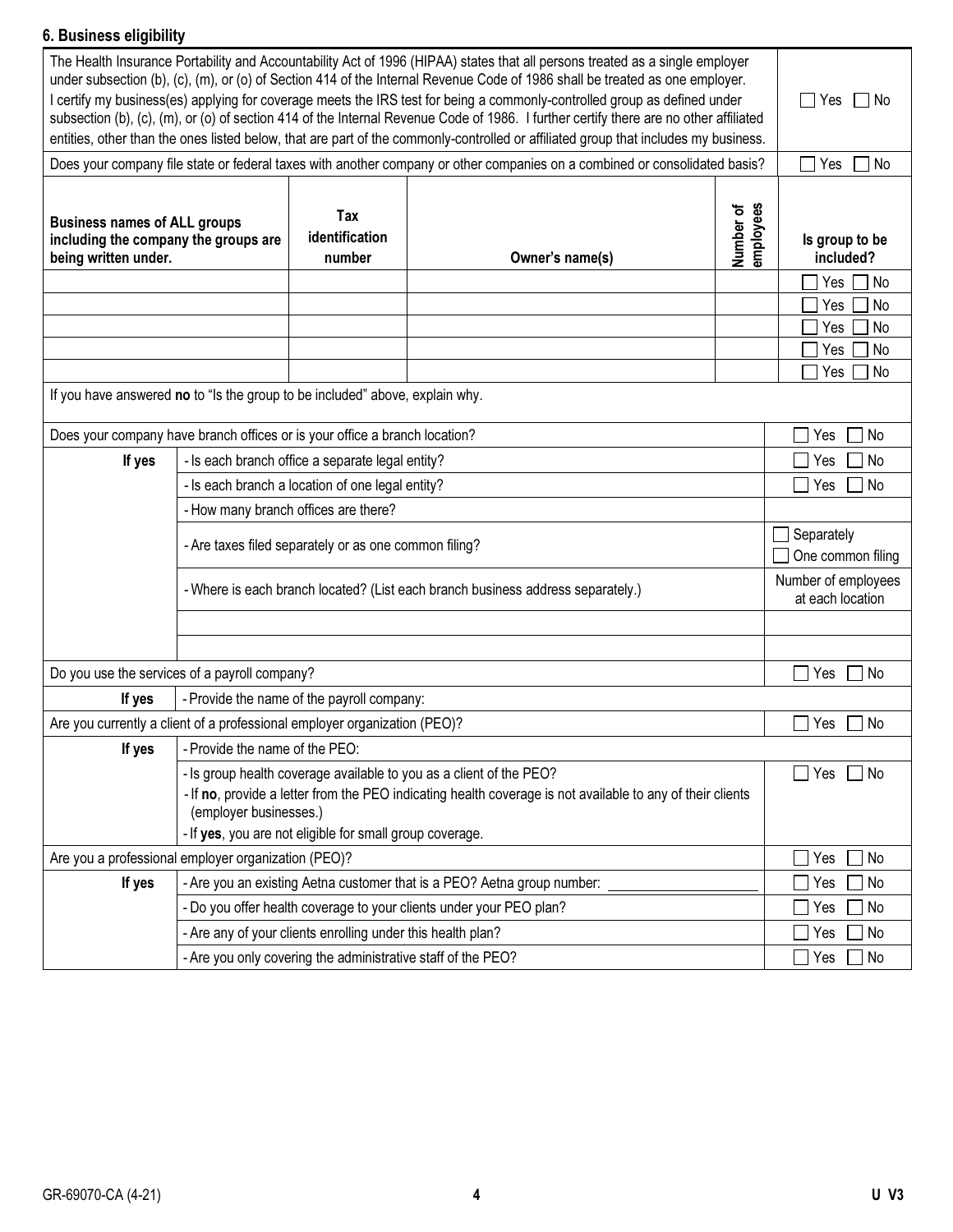#### 7. Participation

| How many hours a week must your employees work to be eligible for coverage?                                 |                                                                                         |  |  |  |
|-------------------------------------------------------------------------------------------------------------|-----------------------------------------------------------------------------------------|--|--|--|
| Number of employees eligible for coverage (employees working the minimum hours to be eligible for coverage) |                                                                                         |  |  |  |
| Number of employees waiving Aetna coverage (valid and<br>Number of employees enrolling<br>invalid waivers)  |                                                                                         |  |  |  |
| Number of full-time employees excluding union employees                                                     | Number of employees working outside California<br>List all states outside of California |  |  |  |
| Number of part-time employees                                                                               | Number of employees not actively at work                                                |  |  |  |
| Number of COBRA/Cal-COBRA continuees<br>Number of 1099 employees                                            |                                                                                         |  |  |  |
| Number of union employees                                                                                   | Number of employees in waiting period and not eligible                                  |  |  |  |

#### 8. Full time equivalents for the prior calendar year

The "full-time equivalent" (FTE) employee counting method in 26 U.S.C. 4980H(c)(2) must be utilized to determine group size for medical coverage. This method is the same calculation used to determine employer liability under the "Shared Responsibility for Employers" provisions of the ACA and Internal Revenue Code.

| A. FTEs from full-time employees. Number of full-time employees working on average 30 hours or more a week (or 130 hours a<br>month) for more than 120 days a year (even if they are not eligible or enrolling for health coverage).                                                                                                           |  |
|------------------------------------------------------------------------------------------------------------------------------------------------------------------------------------------------------------------------------------------------------------------------------------------------------------------------------------------------|--|
| B. FTEs from part-time employees, i.e., who worked on average less than 30 hours a week, but more than 120 days a year.<br>(Add up the total number of hours worked in a week by part-time employees and divide by 30.)<br>Example: 10 employees working 20 hours a week: $200 \div 30 = 6.66 = 6$ (rounding down to the nearest whole number) |  |
| C. Total number of FTEs = $A + B$ .                                                                                                                                                                                                                                                                                                            |  |

#### 9. COBRA/Cal-COBRA/TEFRA/DEFRA

| Is your group subject to: $\Box$ COBRA                                                                                                                                                                                   | Cal-COBRA?                                            |            |  |  |
|--------------------------------------------------------------------------------------------------------------------------------------------------------------------------------------------------------------------------|-------------------------------------------------------|------------|--|--|
| How many full-time and part-time employees did you employ 50 percent of the business days in the prior calendar year?                                                                                                    |                                                       |            |  |  |
| Include: full time, part time, seasonal, temporary, union, owners, partners, officers                                                                                                                                    |                                                       |            |  |  |
| Exclude: self-employed persons, independent contractors (1099), directors                                                                                                                                                |                                                       |            |  |  |
| Each part-time employee counts as a fraction of an employee, with the fraction equal to the number of hours that the part-time<br>employee worked divided by the hours an employee must work to be considered full time. |                                                       |            |  |  |
| Eligible: How many present or former employees/dependents are eligible to elect COBRA or Cal-COBRA?                                                                                                                      |                                                       |            |  |  |
| These present or former employees/dependents must be listed below. Attach a separate sheet, if needed.                                                                                                                   |                                                       |            |  |  |
| Enrolled: How many present or former employees/dependents are enrolled in COBRA or Cal-COBRA?                                                                                                                            |                                                       |            |  |  |
| These present or former employees/dependents must be listed below. Attach a separate sheet, if needed.                                                                                                                   |                                                       |            |  |  |
| Name of applicant                                                                                                                                                                                                        | Date coverage<br><b>COBRA/Cal-COBRA</b><br>terminates |            |  |  |
|                                                                                                                                                                                                                          |                                                       |            |  |  |
|                                                                                                                                                                                                                          |                                                       | No<br>Yes  |  |  |
|                                                                                                                                                                                                                          |                                                       | No.<br>Yes |  |  |

#### 10. Medicare primary versus secondary

| How many full-time and part-time employees have you employed for at least 20 or more weeks during this calendar year or      |  |
|------------------------------------------------------------------------------------------------------------------------------|--|
| prior calendar year?                                                                                                         |  |
| Include: full time, part time, seasonal, temporary, union, owners, partners, officers                                        |  |
| Exclude: self-employed persons, independent contractors (1099), directors                                                    |  |
| If you employed fewer than 20 employees for 20 weeks in this calendar year or prior calendar year, your group is Medicare    |  |
| primary.                                                                                                                     |  |
| If you employed 20 or more employees for 20 weeks in this calendar year or prior calendar year, your group is Aetna primary. |  |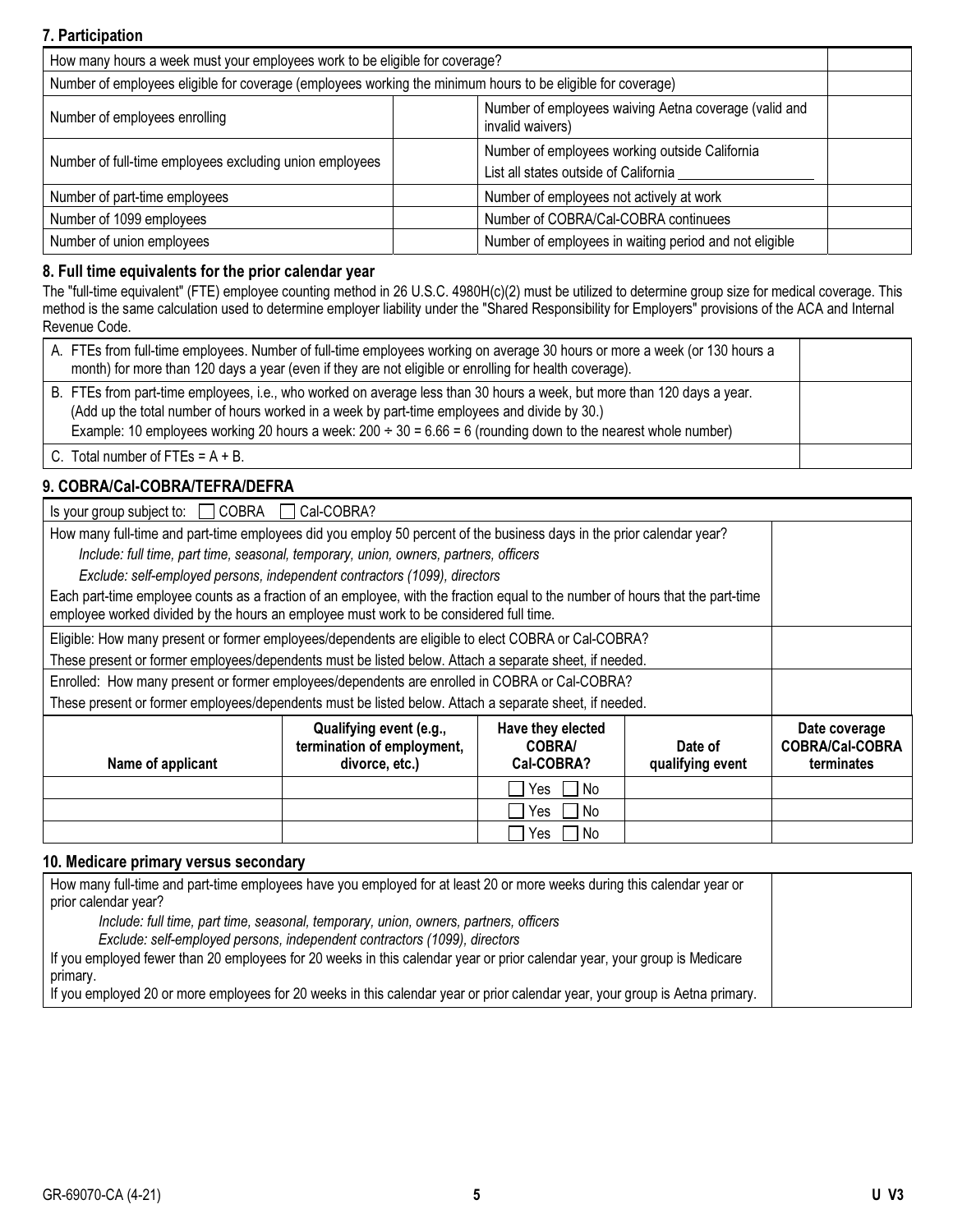#### 11. Total average number of employees

To calculate average number of employees, determine the number of employees for each month, add each month's number to get an annual total, and then divide by 12. Round up or down to the nearest whole number – example: 24.6 = 25. Do not spell out the number – example: write 3, not three.

| What is the average number of employees you employed for the entire previous calendar year regardless of whether or not<br>they were eligible for coverage? An employee is defined as any person for whom the company issues a W-2, including full<br>time, part time, and seasonal workers, and regardless of insurance eligibility.                                                       |  |
|---------------------------------------------------------------------------------------------------------------------------------------------------------------------------------------------------------------------------------------------------------------------------------------------------------------------------------------------------------------------------------------------|--|
| The determination of how to count employees of related corporate entities when calculating group size for medical loss ratio<br>(MLR) purposes is based on whether the entities are considered a single employer under Section 414 of the Internal Revenue<br>Code (subsection (b), (c), (m), or (o)) – and is not based on the multiple tax identification status of the related entities. |  |

#### 12. Eligibility waiting period

 The eligibility date will be the first day of the policy month after the waiting period for 0, 30 or 60 days. An eligibility waiting period of 90 days will begin the day after 90 calendar days has been completed. Policy month refers to the contract effective date of the first or fifteenth of the month.

If "0 days" is selected and the employee is hired on the first day of the month, the effective date will be the date of hire.

If "90 days" is selected, the enrollment eligibility date will begin the day after 90 calendar days have been completed.

| Do you want to waive the waiting period for present employees enrolling with the group (even those who have not met the full  <br>waiting period)? |  |  |  | $\neg$ Yes.<br>  No |
|----------------------------------------------------------------------------------------------------------------------------------------------------|--|--|--|---------------------|
| .                                                                                                                                                  |  |  |  |                     |

Waiting period for future employees: First day of policy month following:  $\Box$  0 days  $\Box$  30 days  $\Box$  60 days

OR  $\Box$  90 days (eligibility date is the day after 90 days is completed)

#### 13. Employer premium contributions

| <b>Coverage</b>                             | Medical |  |  | Dental |
|---------------------------------------------|---------|--|--|--------|
| Employer premium contribution for employee  |         |  |  |        |
| Employer premium contribution for dependent |         |  |  | 70     |

#### 14. Prior carrier information

| Is this plan a total replacement for any<br>existing group plans?                                                         | <b>Carrier name</b> | <b>Phone number</b> | <b>Start date</b> | End date |     |  |
|---------------------------------------------------------------------------------------------------------------------------|---------------------|---------------------|-------------------|----------|-----|--|
| $\Box$ Yes $\Box$ No<br><b>Current medical carrier</b>                                                                    |                     |                     |                   |          |     |  |
| $\Box$ Yes $\Box$ No<br><b>Current dental carrier</b>                                                                     |                     |                     |                   |          |     |  |
| My current group dental plan has the following (check all that apply):                                                    |                     |                     |                   |          |     |  |
| □ Discount dental □ Preventive only □ Preventive and basic □ Major services □ Orthodontia – orthodontic max \$            |                     |                     |                   |          |     |  |
| Be sure and submit a copy of the most recent dental benefit summary to receive credit for major and orthodontic coverage. |                     |                     |                   |          |     |  |
| Has your business ever been insured with Aetna? If yes provide group number:                                              |                     |                     |                   | Yes      | No. |  |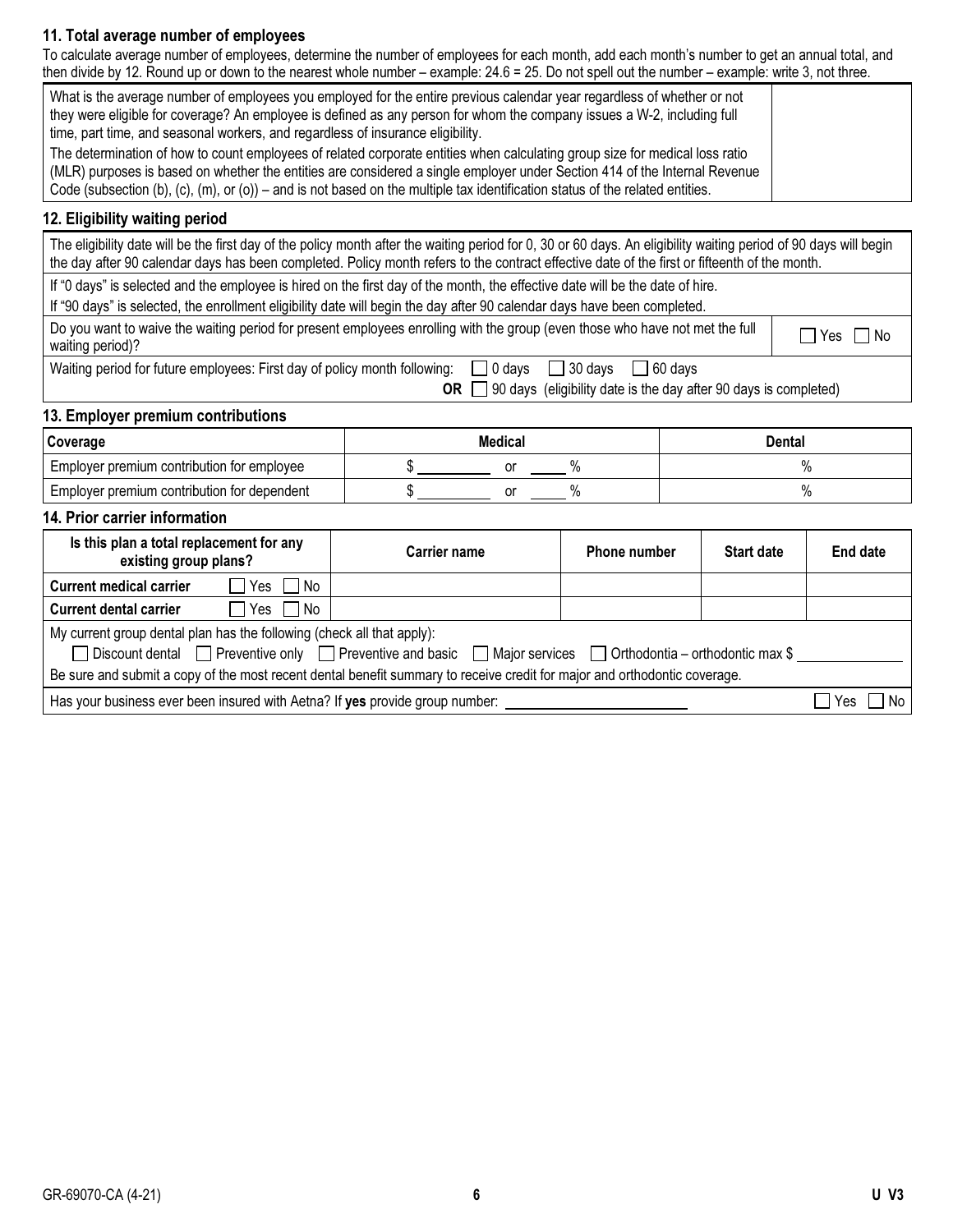#### Signature section

 $\overline{a}$ 

The Applicant agrees to the following:<br>An employee cannot contribute

- An employee cannot contribute to non-contributory coverage, unless an authorized representative of Aetna approves the change in writing.
- -<br>-An employee cannot contribute for contributory coverage for the current coverage period at a higher rate than shown on this application.
- $\bullet$  Only a person who is a bona fide, permanent full-time employee (working an average of 30 hours a week over the course of a month), or a permanent part-time employee (working 20-29 hours a week), is eligible for coverage, unless otherwise specifically provided in the Group Agreement/Group Policy or required by federal/state law.
- $\overline{a}$ • The Group Agreement/Group Policy determines the:<br>Contractual provisions
	- Contractual provisions
	- Procedures
	- Exclusions and limitations
- The Group Agreement/Group Policy will govern in the event they conflict with any:<br>Renefits comparison
- Benefits comparison
	- $\equiv$ **Summary**
	- Other description of the plan
- $\overline{a}$ All statements in this application are representations and not warranties.
- -<br>- I acknowledge that Aetna provided written information that I used in selecting this plan. Brokers, agents or consultants are not authorized to modify the terms of the offer or to agree to changes. All material terms of plan coverage are set forth in the plan documents.  $\overline{a}$
- I agree to make all Aetna plan related paper or online member documents available to my employees.
- -<br>- I agree to make payroll and other records, directly related to the employee's plan coverage, available to Aetna for inspection. This will occur after a reasonably advanced request at:
	- $\overline{a}$ Aetna's expense
	- My office during regular business hours
	- This provision shall survive termination of plan coverage and the applicable plan documents.
- $\overline{a}$ I am responsible to select, in accordance with applicable state law, the plans offered to my employees and the contribution amounts.
- $\overline{a}$ Information on agent's compensation is available from my agent or at [Aetna.com](http://Aetna.com).
- -<br>-Participating physicians, hospitals and other health care providers are independent contractors. They are neither agents nor employees of Aetna.
- $\bullet$  The availability of a plan or program may vary by geographic service area. Some benefits are subject to limitations or maximums. Aetna does not provide health, dental or vision care services and it cannot guarantee any results or outcome.
- $\overline{a}$ I hereby apply for the coverages indicated above. I certify that all information in this application is accurate and complete.
- $\overline{\phantom{a}}$ • Attention California residents: I understand Aetna will rely on the information I provide to determine:<br>Fligibility for coverage
	- Eligibility for coverage
	- $\equiv$ Setting premium rates
	- Compliance with applicable laws
	- Other purposes

If Aetna demonstrates that I have acted fraudulently or intentionally misrepresented material facts, Aetna may rescind the policy or may increase premiums after giving me at least 30 days prior notice by certified mail. However, after 24 months following the issuance of the policy, Aetna will not rescind the policy for any reason and will not cancel the policy, limit the policy, or raise premiums due on the policy due to omission, misrepresentation or inaccuracies in the application, whether willful or not. Aetna does not base its eligibility rules on any of the following factors:

- A. Health status
- B. Medical condition, including physical and mental illnesses
- C. Claims experience
- D. Receipt of health care
- E. Medical history<br>F. Genetic informa
- Genetic information
- G. Evidence of insurability, including conditions arising out of acts of domestic violence
- H. Any other health status-related factor as determined by any federal regulations, rules or guidance issued pursuant to Section 2705 of the federal Public Health Service Act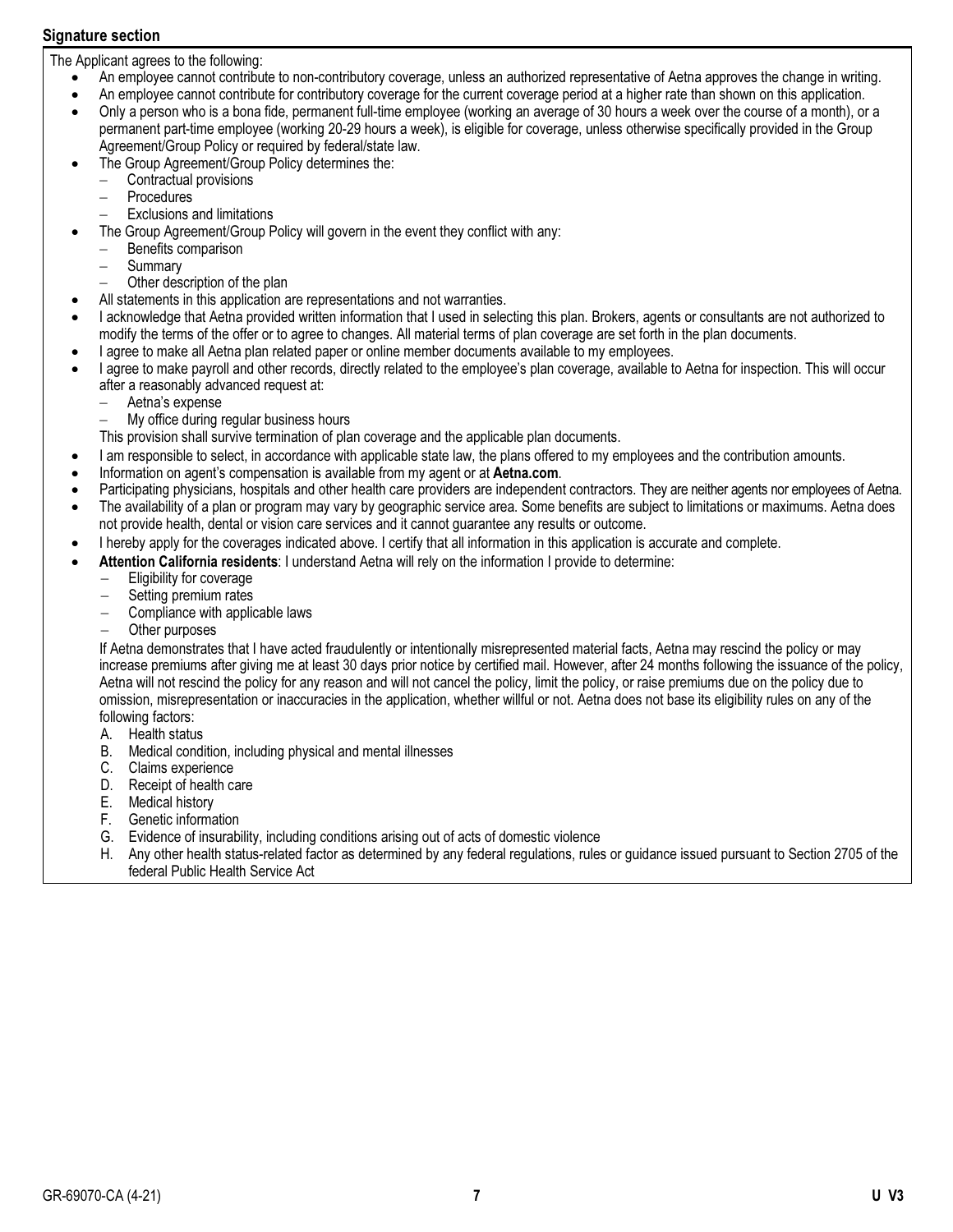## Signature section (Continued)

 $\overline{\phantom{a}}$  I understand that by December first of each year, Aetna will notify Aetna Medicare members of all benefit and premium changes effective as of January first of the following calendar year.

#### EMPLOYER ACKNOWLEDGMENT – Employer waiting period

The Affordable Care Act and subsequent federal regulations prohibit group health plans and health insurance issuers from requiring any eligible plan participants and beneficiaries (employees and dependents) to wait no more than 90 days before their health coverage goes into effect.<br>The requistions define the group health plan as the Employer or plan administrator

- The regulations define the group health plan as the Employer or plan administrator. -<br>-
- The regulations define the issuer as the insurance company.
- -<br>- Since the requirement applies to both the group health plan and the issuer, each party's obligation is satisfied if the 90 day waiting period is honored. However, if either party doesn't comply, both are subject to a penalty.
- $\overline{a}$ I agree to provide the following information of the plan participants and beneficiaries to Aetna:<br>Effective date information
	- Effective date information
		- $\overline{a}$ **Eligibility**
		- Ξ Waiting period required under federal law
- $\overline{a}$  Aetna will use the information provided by the employer to enroll plan participants and beneficiaries in the employer's group health insurance coverage. In the event this information changes, the employer shall inform Aetna immediately.

#### ELECTRONIC ENROLLMENT, BILLING/PAYMENT AND ACCESS AGREEMENT

Enrollment: As of my participation date:

- 1. I agree to keep copies (paper or electronic) of actual enrollment forms. I agree to maintain a reasonably complete record of enrollment and eligibility information (via electronic, interactive voice response technology and/or hard copy format), including:<br>• Evidence of coverage elections
	- Evidence of coverage elections
	- -<br>- Evidence of eligibility -<br>-
	- Changes to such elections and terminations
	- Records must be available to Aetna upon request and retained for seven years.
- 2. I agree to create and maintain records on secure information systems that can generate hard copies of enrollments or changes maintained on electronic information systems. Any hard copy records generated pursuant to this provision shall meet reasonable standards of availability, authenticity, non-repudiation and integrity.
- 3. I agree that all enrollment and eligibility information presented to Aetna is accurate and timely updated. I acknowledge that Aetna can and will rely on such information in determining whether an individual is eligible for benefits under the plan. I agree to pay Aetna promptly any applicable back premiums as the result of a discrepancy between the enrollee information and the actual information presented by the enrollee. The premium due to Aetna starts accruing as of the date on which the enrollee's information changed.
- 4. Insured plans must either:

-<br>•

- Use Aetna-supplied forms in paper format or electronic format
- Agree to incorporate the following four points into my enrollment materials  $\sim$  Names of the Aetro company offering the insurance coverage
	- Names of the Aetna company offering the insurance coverage
	- State-specific fraud warning statement
	- A statement that the terms of the insurance documents will govern the member's rights and responsibilities
	- An acknowledgment that participating providers are not agents or employees of Aetna and that network composition can change.
- 5. I am responsible for adhering to both state and federal laws and regulations when submitting terminations to Aetna.
- 6. If otherwise permitted, when retro-terminations are submitted, Aetna will regard the submission as verification that no premium/contribution was paid by the member/dependent for that period.

Billing/payment: I agree to receive my bill online each month. Any contractual provisions related to non-payment of premium continue to be applicable. I understand and agree to the terms set forth in this agreement. By signing below, I represent that I am authorized to sign this agreement.

Access: I agree that each employee will agree to terms associated with the issuance and use of their password and system access. An individual's password may be used only by that individual to access the system and may not be shared for any reason. Each individual is personally responsible for the information entered into the system. Any individual to whom a password has been issued agrees to contact Aetna immediately if they become aware of a security breach.

A security breach is:<br>An attempt t

- An attempt to gain unauthorized access
- -<br>- Actual unauthorized access -<br>-
- Use of unauthorized information -<br>-
- Disclosure of unauthorized information -<br>-
- Modification of unauthorized information -<br>-
- Destruction of unauthorized information

Unauthorized interface with system operation.

NOTICE: California law prohibits an HIV test from being required or used by health insurance companies as a condition of obtaining health insurance coverage.

SUMMARY OF BENEFITS AND COVERAGE (SBC) FOR GROUP HEALTH PLAN - PLEASE READ. YOU MUST CHECK BELOW TO CONFIRM: In accordance with my contract with Aetna to distribute information related to enrollment/coverage information,

 $\Box$  I have  $\Box$  I have not

received the Summary of Benefits and Coverage document (<https://www.Aetna.com/sbcsearch/home>) associated with the plan information referenced in this application. I confirm I will provide SBCs to plan participants and beneficiaries in compliance with the federal regulation and guidance related to SBCs, including the requirements for timely delivery. For information on the SBC regulations and distribution requirements, please review the regulations at the HHS website:<http://cciio.cms.gov/resources/other/index.html#sbcug>.